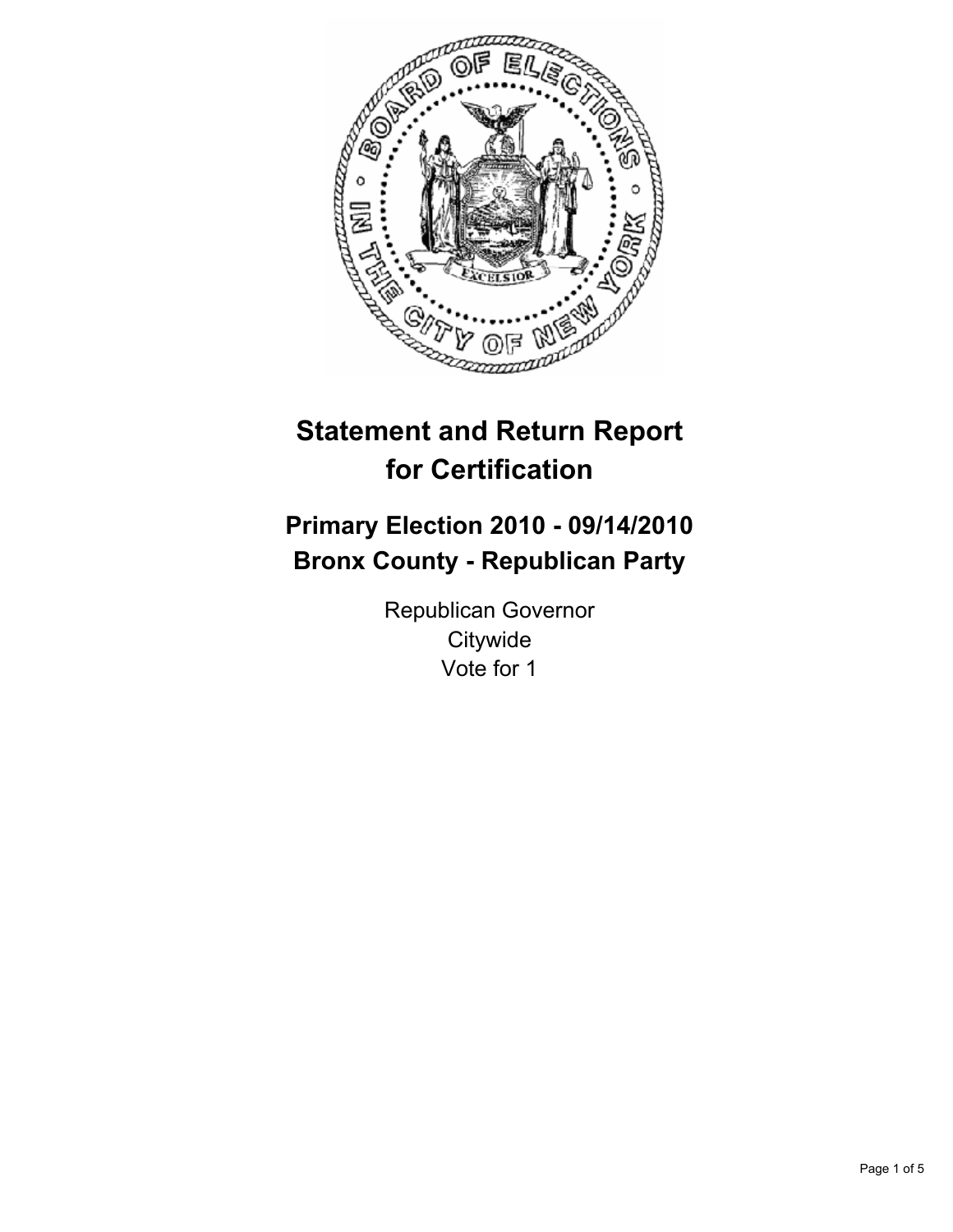

## **Assembly District 76**

| <b>Total Votes</b>    | 130 |
|-----------------------|-----|
| CARL P PALADINO       | 57  |
| <b>RICK A LAZIO</b>   | 73  |
| AFFIDAVIT             |     |
| ABSENTEE/MILITARY     |     |
| <b>EMERGENCY</b>      | 0   |
| <b>PUBLIC COUNTER</b> | 129 |

#### **Assembly District 77**

| <b>Total Votes</b>    | 47 |
|-----------------------|----|
| CARL P PALADINO       | 16 |
| RICK A LAZIO          | 31 |
| AFFIDAVIT             |    |
| ABSENTEE/MILITARY     | 4  |
| <b>EMERGENCY</b>      | 0  |
| <b>PUBLIC COUNTER</b> | 42 |

#### **Assembly District 78**

| <b>PUBLIC COUNTER</b>  | 137 |
|------------------------|-----|
| <b>EMERGENCY</b>       | 0   |
| ABSENTEE/MILITARY      | 3   |
| AFFIDAVIT              |     |
| <b>RICK A LAZIO</b>    | 67  |
| <b>CARL P PALADINO</b> | 68  |
| <b>Total Votes</b>     | 135 |

### **Assembly District 79**

| <b>Total Votes</b>    | 65 |
|-----------------------|----|
|                       |    |
| CARL P PALADINO       | 31 |
| <b>RICK A LAZIO</b>   | 34 |
| AFFIDAVIT             |    |
| ABSENTEE/MILITARY     | 8  |
| <b>EMERGENCY</b>      | 0  |
| <b>PUBLIC COUNTER</b> | 61 |

## **Assembly District 80**

| <b>Total Votes</b>    | 543 |
|-----------------------|-----|
| CUOMO (WRITE-IN)      |     |
| CARL P PALADINO       | 246 |
| <b>RICK A LAZIO</b>   | 296 |
| <b>AFFIDAVIT</b>      | 8   |
| ABSENTEE/MILITARY     | 56  |
| <b>EMERGENCY</b>      | 0   |
| <b>PUBLIC COUNTER</b> | 500 |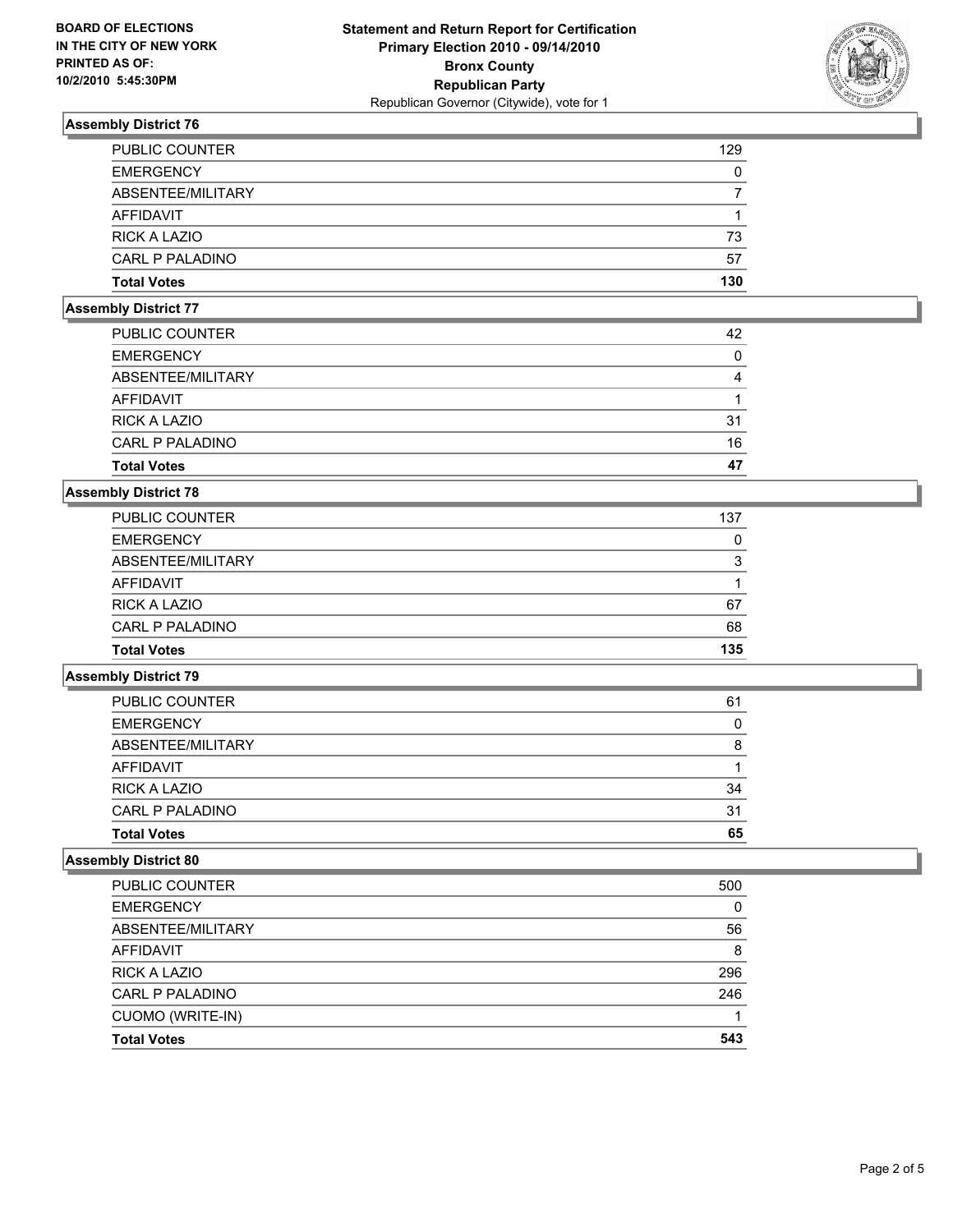

## **Assembly District 81**

| <b>Total Votes</b>      | 675 |
|-------------------------|-----|
| RICK A LAZIO (WRITE-IN) |     |
| CUOMO (WRITE-IN)        |     |
| AARON MINOR (WRITE-IN)  |     |
| CARL P PALADINO         | 310 |
| <b>RICK A LAZIO</b>     | 362 |
| <b>AFFIDAVIT</b>        | 5   |
| ABSENTEE/MILITARY       | 54  |
| <b>EMERGENCY</b>        |     |
| PUBLIC COUNTER          | 750 |

#### **Assembly District 82**

| PUBLIC COUNTER                 | 919 |
|--------------------------------|-----|
| <b>EMERGENCY</b>               |     |
| ABSENTEE/MILITARY              | 57  |
| AFFIDAVIT                      | 4   |
| RICK A LAZIO                   | 389 |
| CARL P PALADINO                | 441 |
| DAVID PATERSON (WRITE-IN)      |     |
| <b>GAY MARRIAGE (WRITE-IN)</b> |     |
| WAREN REDLICH (WRITE-IN)       | 2   |
| <b>Total Votes</b>             | 834 |

#### **Assembly District 83**

| <b>PUBLIC COUNTER</b>     | 178 |
|---------------------------|-----|
|                           |     |
| <b>EMERGENCY</b>          | 0   |
| ABSENTEE/MILITARY         | 14  |
| AFFIDAVIT                 | 0   |
| RICK A LAZIO              | 58  |
| <b>CARL P PALADINO</b>    | 53  |
| DAVID PATERSON (WRITE-IN) |     |
| <b>Total Votes</b>        | 112 |

## **Assembly District 84**

| <b>PUBLIC COUNTER</b> | 98 |
|-----------------------|----|
| <b>EMERGENCY</b>      | 0  |
| ABSENTEE/MILITARY     | 4  |
| AFFIDAVIT             | 3  |
| RICK A LAZIO          | 55 |
| CARL P PALADINO       | 28 |
| CUOMO (WRITE-IN)      |    |
| PALADINO (WRITE-IN)   |    |
| <b>Total Votes</b>    | 85 |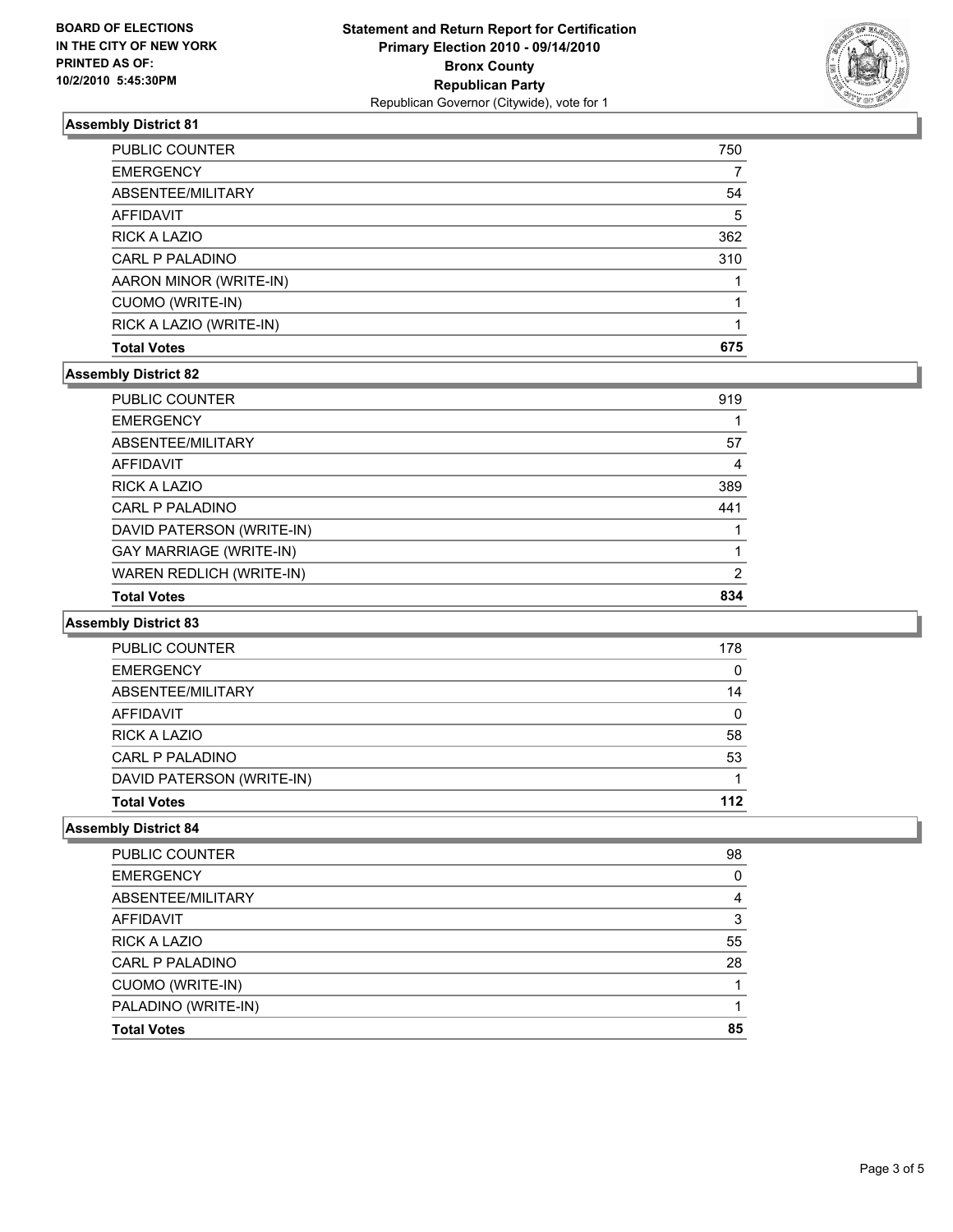

## **Assembly District 85**

| <b>Total Votes</b>     | 61  |
|------------------------|-----|
| <b>CARL P PALADINO</b> | 30  |
| <b>RICK A LAZIO</b>    | 31  |
| AFFIDAVIT              | 0   |
| ABSENTEE/MILITARY      | 8   |
| <b>EMERGENCY</b>       | 0   |
| <b>PUBLIC COUNTER</b>  | 115 |

#### **Assembly District 86**

| <b>Total Votes</b>     | 52 |
|------------------------|----|
| <b>CARL P PALADINO</b> | 23 |
| <b>RICK A LAZIO</b>    | 29 |
| AFFIDAVIT              |    |
| ABSENTEE/MILITARY      | 8  |
| <b>EMERGENCY</b>       | 0  |
| <b>PUBLIC COUNTER</b>  | 47 |